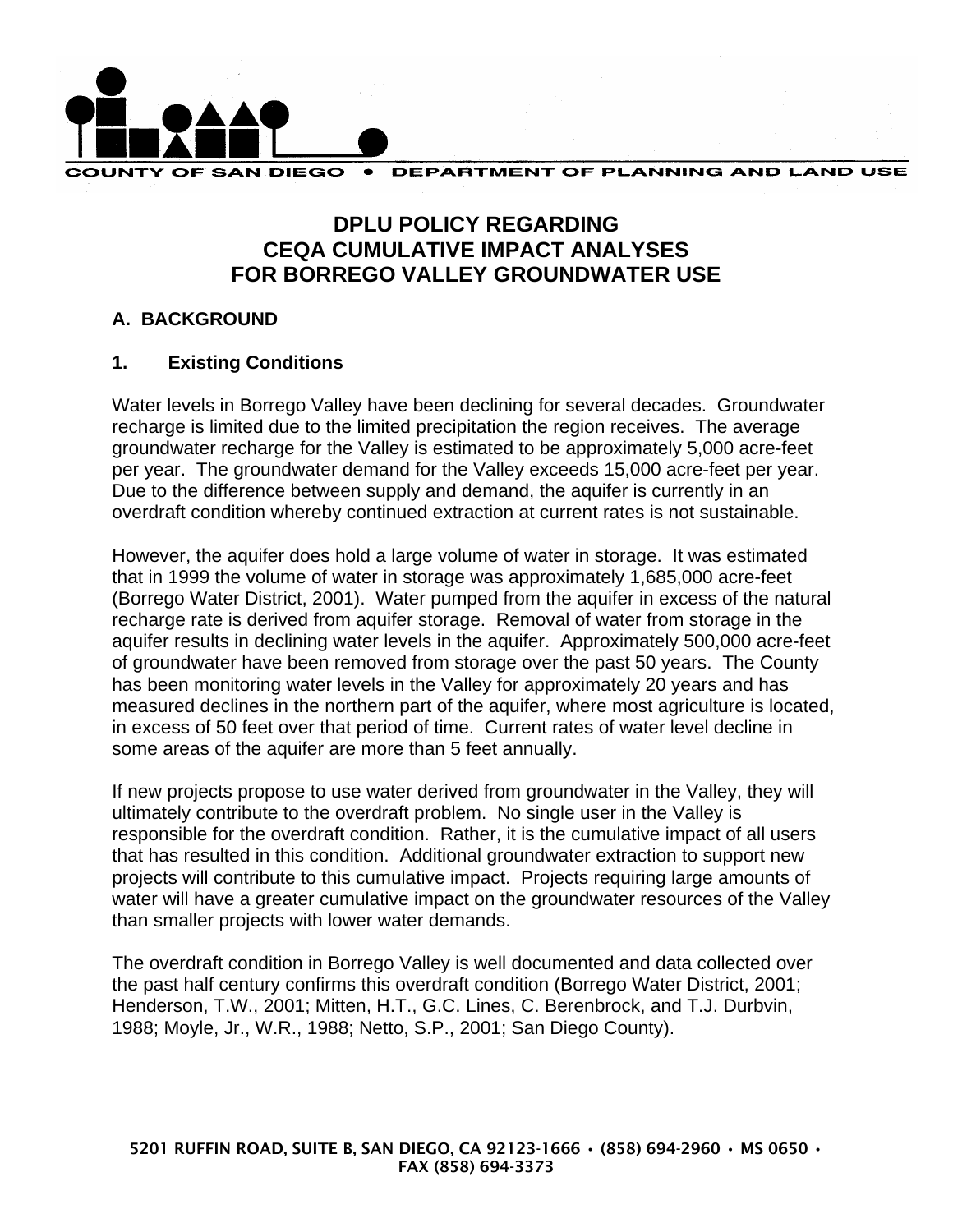Borrego CEQA Groundwater Policy  $-2$  -  $-2$  - January 17, 2007

## **2. CEQA Requirements**

Projects involving discretionary land use permits or approvals, such as a grading permit, subdivision of land or a major use permit for a golf course, as well as public projects such as general plan amendments, are subject to review under the California Environmental Quality Act (CEQA). As part of this review, the project's potential cumulative impact to groundwater resources (taking the overdraft condition into consideration) must be identified and analyzed.

**a. New Proposed Projects.** Regarding new proposed projects, State CEQA Guidelines, Appendix G, Section VIII Hydrology and Water Quality, b), requires that the following inquiry be made with respect to groundwater quantity. Would the project:

*"Substantially deplete groundwater supplies or interfere substantially with groundwater recharge such that there would be a net deficit in aquifer volume or a lowering of the local groundwater table level (e.g., the production rate of preexisting nearby wells would drop to a level which would not support existing land uses or planned uses for which permits have been granted)?"* 

Additionally, Section XVII, Mandatory Findings of Significance, requires that the following inquiry be made with respect to cumulative impacts:

*"Does the project have impacts that are individually limited, but cumulatively considerable? ("Cumulatively considerable means that the incremental effects of a project are considerable when viewed in connection with the effects of past projects, the effects of other current projects, and the effects of probable future projects)?"* 

**b. Projects With Previously Approved CEQA Documents.** CEQA review of projects for which an Environmental Impact Report (EIR) or Negative Declaration (ND) has previously been approved involves an analysis of whether, due to changes in the project or surrounding circumstances or important new information, there will be new significant effects or increased severity of significant effects, or mitigation measures or alternatives which could reduce the effects but which the applicant declines to implement.

# **B. POLICY**

It is the policy of the Department of Planning and Land Use that CEQA evaluation of potential cumulative impacts to groundwater resources in Borrego Valley will be guided by the following principles:

## **1. Applicants for projects using groundwater resources in Borrego Valley are encouraged to include with their projects, offsetting groundwater use reduction**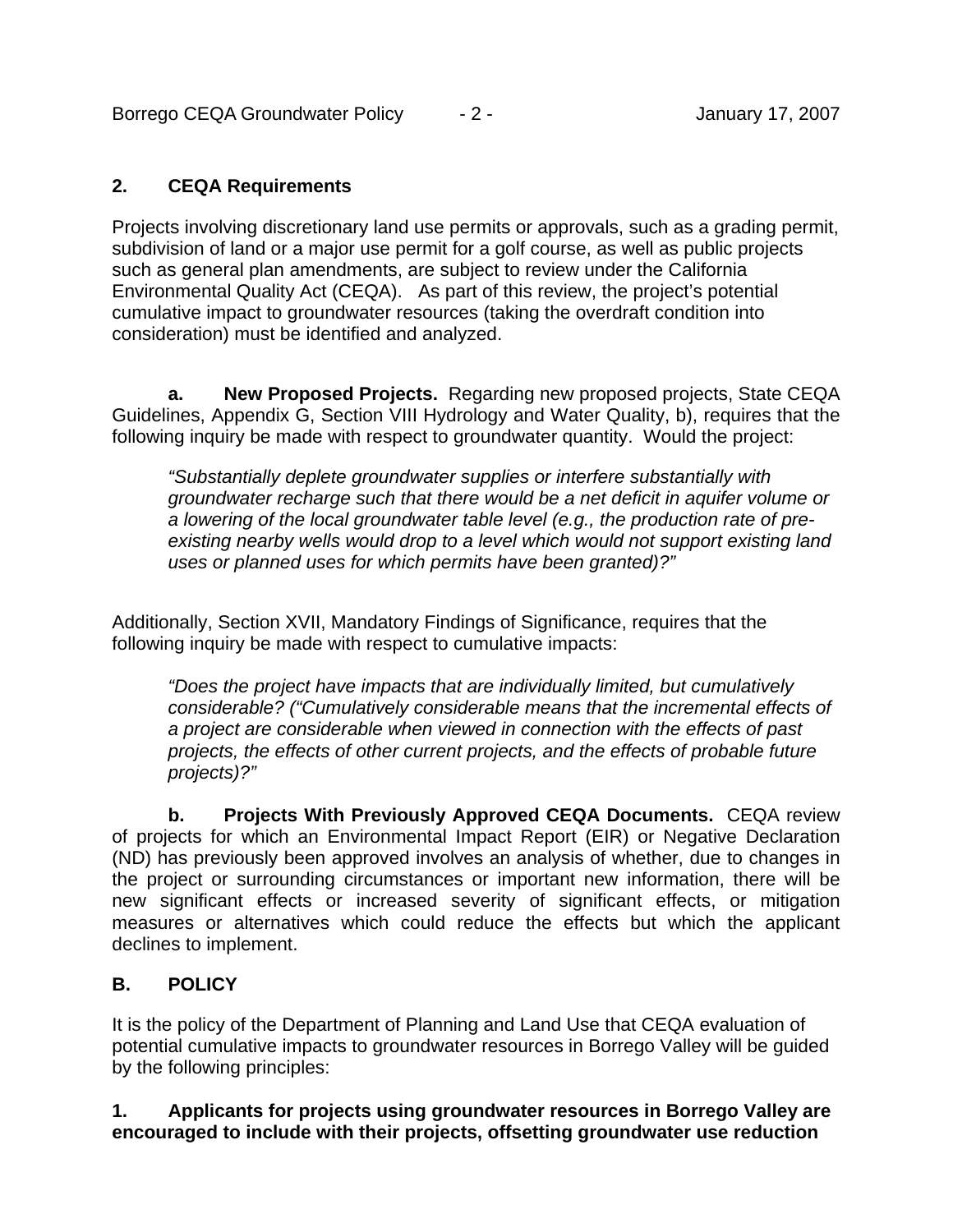## **measures which will make up for the project's proposed groundwater use and result in "no net gain" in the overall rate or amount of extraction of groundwater.**

The offsetting groundwater use reduction measures must save an amount of water at least equivalent to the project's demand amount, elsewhere in Borrego Valley such that there is "no net gain" in the overall groundwater extraction in the Valley. As one example of such a measure, land could be purchased which currently has a water use associated with it. If the water use on this land were reduced by an amount equivalent to the water demand of the proposed project, then there would be "no net gain" in the amount of water extracted from the aquifer, and thus the overdraft condition would not be made worse by the proposed project. The applicant would have to propose a legally enforceable mechanism for achieving the reduction on the other land. An example would be taking agricultural or golf course land out of production.

If the project is proposing single-family residences, any offsetting groundwater reduction measures shall be calculated using 0.95 acre-feet per year as the groundwater demand for each single-family residence. The estimated 0.95 acre-feet per year average demand was derived from analysis of four years of water use data from over 1,300 single-family residences in Borrego Valley (Borrego Water District, 2006).

#### **2. For projects where offsetting groundwater use reduction measures are not proposed as part of the project, except as provided in sections 3 and 4 below, an EIR will generally be required to be prepared, to analyze the significance of cumulative impacts to groundwater resources, to propose mitigation measures, and to consider project alternatives.**

The mitigation measures considered in the EIR should include feasible offsetting groundwater use reduction measures as described above in paragraph 1. If the impacts to groundwater cannot be feasibly mitigated or avoided, the County would be required to deny the project unless the County determines that the economic, legal, social, technological, or other benefits of the proposed project outweigh its unavoidable environmental impacts.

#### **3. For projects with previously approved environmental documents, the project must be assessed per the requirements of Section 15162 of the State CEQA Guidelines (summarized at paragraph A.2.b above). If the project proposes to use more groundwater than initially proposed, then offsetting groundwater use reduction measures may be proposed and included in this analysis. If such measures are not included, the Section 15162 analysis may lead to a requirement to prepare a supplemental or subsequent EIR.**

If a supplemental or subsequent EIR is required, it should consider feasible offsetting groundwater use reduction measures among the possible mitigation measures.

## **4. Proponents of some small projects may be able to demonstrate that potential cumulative impacts to groundwater resources are not significant,**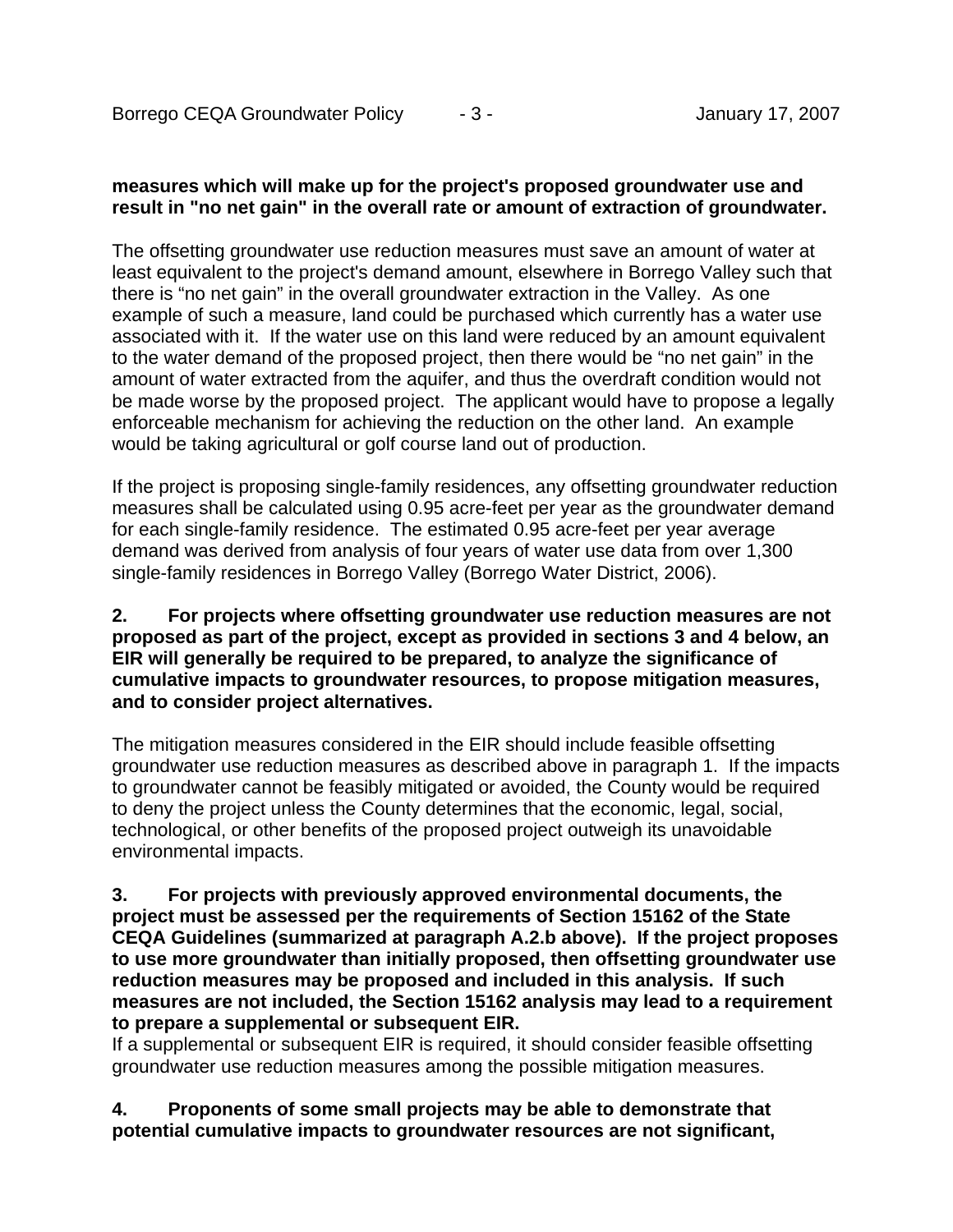#### because the project's incremental additional groundwater demand is not "cumulatively considerable."

With some projects involving very small groundwater demands, applicants may be able to demonstrate that the incremental groundwater demands of their projects are not "cumulatively considerable." To demonstrate this, applicants should prepare analyses which consider the total water supply available, the number of potential groundwater uses that are likely to be developed in the Valley (based on existing and proposed land use designations), and the gravity of the impact of allowing the small project to go forward. The inclusion of appropriate mitigation measures may also be a basis for a determination that the incremental effects of a project are not "cumulatively considerable "

-4-

Revised, January 17, 2007

**E. PRYOR. Director** 

Department of Planning and Land Use

Text

Adopted October 5, 2004

**First Revision** October 11, 2006

Second Revision January 17, 2007